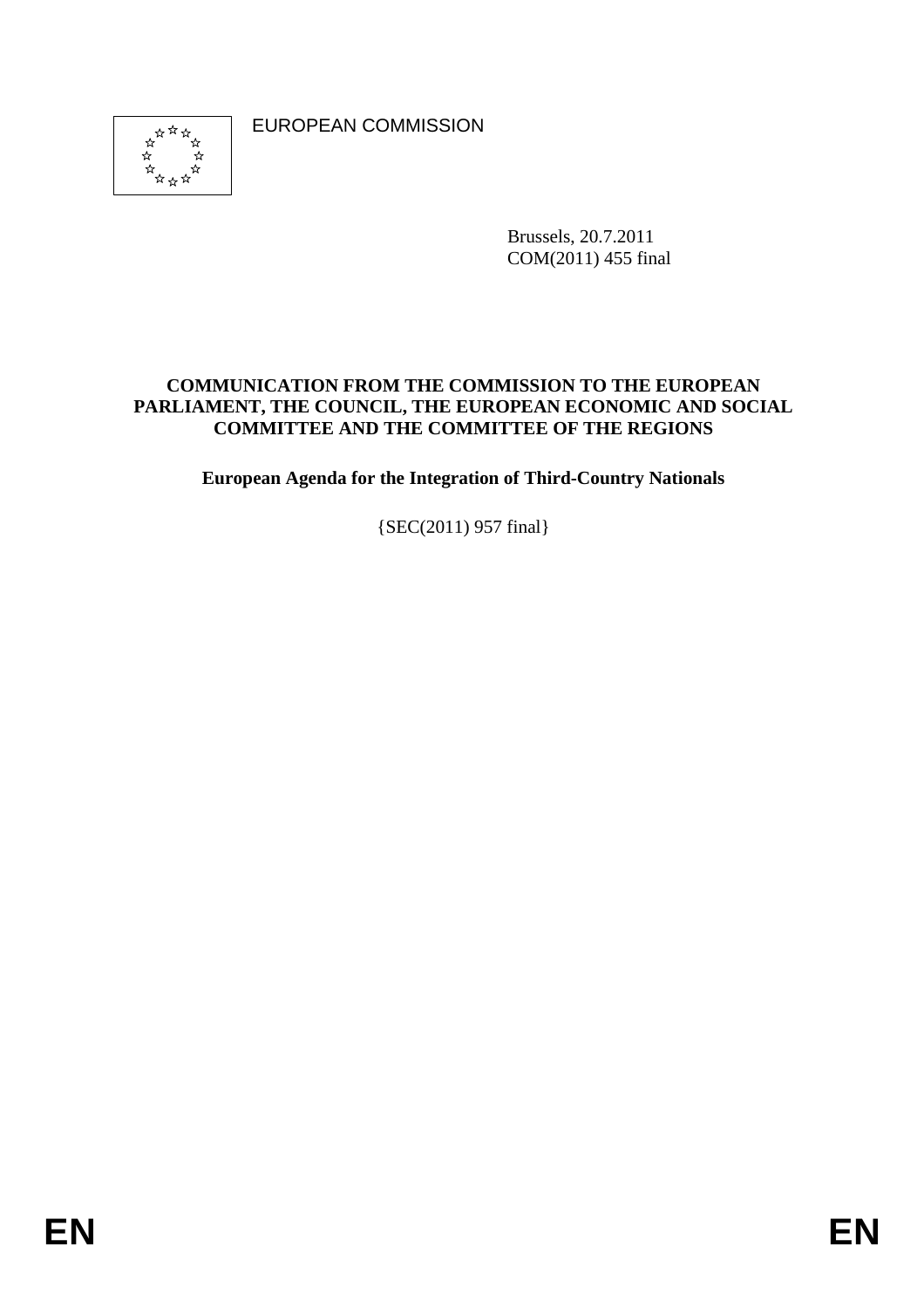# **TABLE OF CONTENTS**

| 1.          | <b>INTEGRATION AS A WAY OF REALISING THE POTENTIAL OF</b> |  |
|-------------|-----------------------------------------------------------|--|
| 2.          | <b>MANAGING INTEGRATION IS A SHARED RESPONSIBILITY  3</b> |  |
| A.          |                                                           |  |
| <b>B</b> .  |                                                           |  |
| $C_{\cdot}$ |                                                           |  |
|             |                                                           |  |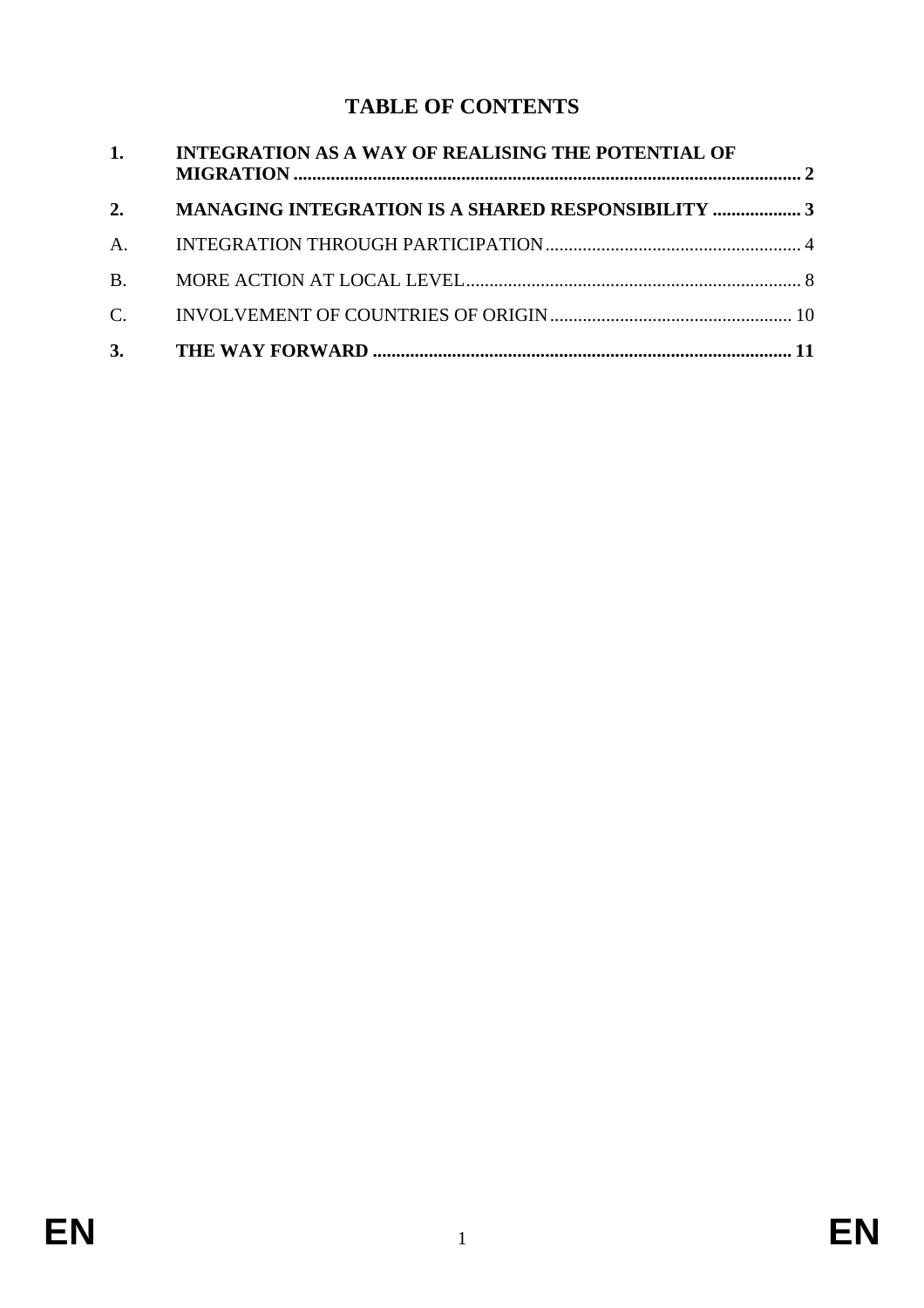#### <span id="page-2-0"></span>**1. INTEGRATION AS A WAY OF REALISING THE POTENTIAL OF MIGRATION**

Over the past decades, most EU Member States have experienced increasing migration. Migrants from third countries represent around four percent of the total EU population<sup>1</sup>. The composition of EU's population is thus changing, and European societies are faced with increasing diversity. This leads to new conditions for social cohesion and government response to public concerns.

Europe is also strongly influenced by demographic changes, including the ageing population, longer life expectancies and a declining working-age population<sup>2</sup>. Legal migration can help to address these issues, in addition to maximising the use of the labour force and skills already available in the EU and improving the productivity of the EU economy. Demographic trends vary from region to region and need to be addressed through tailor made solutions. If the full benefits from migration are to be realised, Europe needs to find a way to better cope with its diverse and multicultural societies through more effective integration of migrants.

The Europe 2020 Strategy<sup>3</sup> and the Stockholm Programme<sup>4</sup> fully recognise the potential of migration for building a competitive and sustainable economy and they set out, as a clear political objective, the effective integration of legal migrants, underpinned by the respect and promotion of human rights<sup>5</sup>.

Member States have confirmed their commitment to further developing the core idea of integration as a driver for economic development and social cohesion, in order to better enhance migrants' contribution to economic growth and cultural richness<sup>6</sup>. There is already a framework for EU co-operation on integration through the Common Basic Principles for Immigrant Integration Policy in the European Union, which were agreed by the Council in  $2004^7$ . The Principles underline that integration is a dynamic, two-way process of mutual accommodation by migrants and by the societies that receive them. All EU actions presented by the Commission in the 2005 Common Agenda for Integration have been completed.<sup>8</sup> However, the social, economic and political context has changed and not all integration measures have been successful in meeting their objectives. Integration policies also require the will and commitment of migrants to be part of the society that receives them.

<sup>1</sup> A breakdown of the population by citizenship in 2010 showed that there were 32.4 million foreigners living in the EU-27 Member States (6.5% of the total population). Of those, 12.3 million were EU-27 nationals living in another Member State and 20.1 million were citizens from a non-EU-27 country (4% of the total population)[, http://epp.eurostat.ec.europa.eu/portal/page/portal/population/introduction.](http://epp.eurostat.ec.europa.eu/portal/page/portal/population/introduction) 2

The increase in the total population of the EU in recent years was mainly due to net immigration. At the same time, the Union has witnessed a downward trend in immigration over the last few years, Eurostat, Statistics in focus, 1/2011, http://epp.eurostat.ec.europa.eu/cache/ITY\_OFFPUB/KS-SF-11-  $001/EN/KS-SF-11-001-EN.PDF.$ 

Conclusions of the European Council, 25/26 March 2010, EUCO 7/10, CO EUR 4, CONCL 1.

<sup>4</sup> The Stockholm Programme - An open and secure Europe serving and protecting citizens, OJ 2010/C 115/01.

The Annual Growth Survey 2011, which brings together different actions which are essential for the EU to move towards its Europe 2020 objectives, has shown the need for urgent reforms to promote skills and to create incentives to work both for the national and migrant population, COM(2011) 11 final, Annex 2, Macro economic report.

Conclusions of the Council and the Representatives of the Governments of the Member States on Integration as a Driver for Development and Social Cohesion, Council document 9248/10.

Council document 14615/04, 19.11.2004.

<sup>8</sup> COM(2005) 389 final; SEC(2010) 357 final.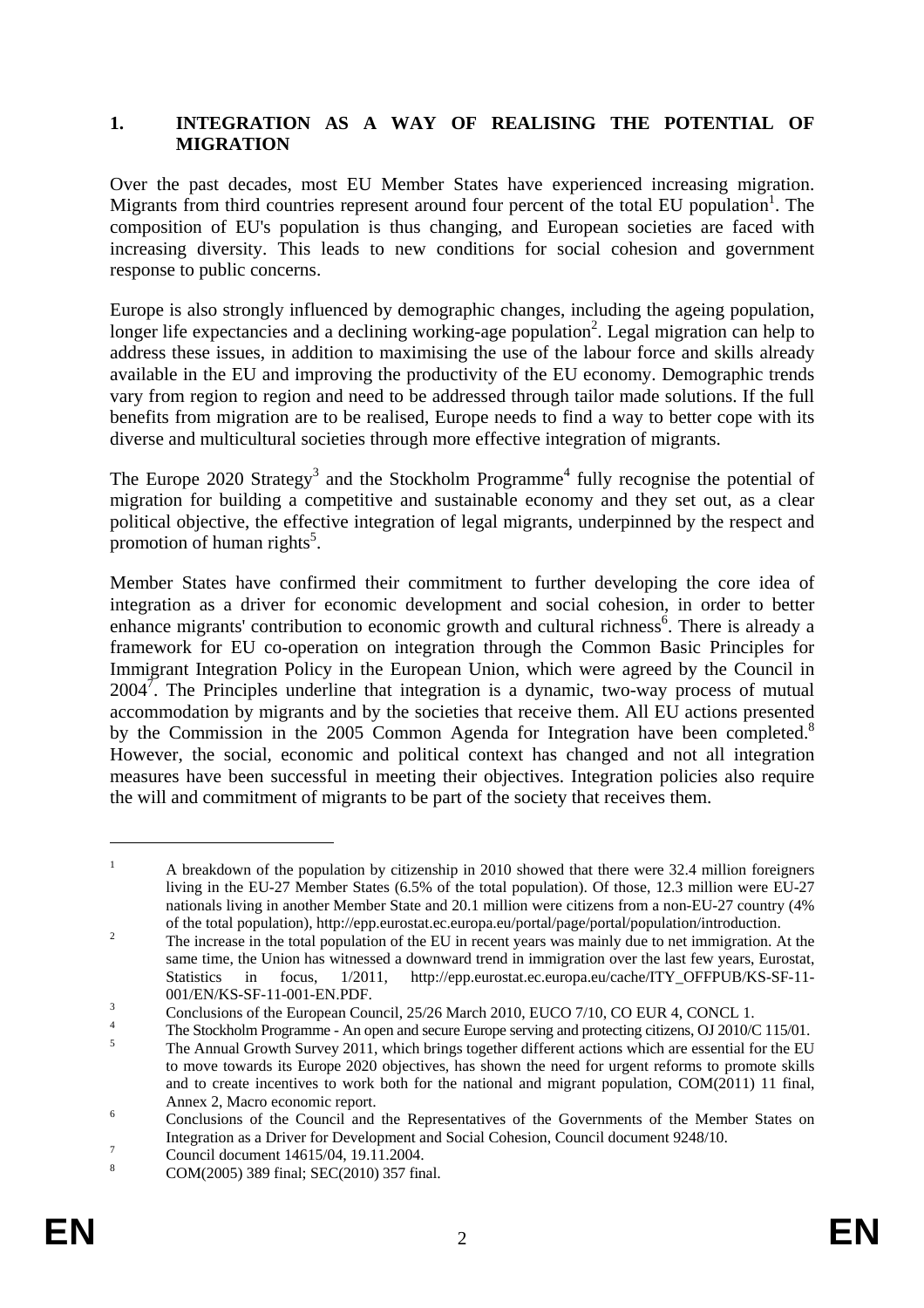The introduction of a new legal provision in the Treaty concerning EU support to the promotion of integration of third-country nationals<sup>9</sup> residing legally in Member States (Article 79.4 TFEU) allows further concerted action while excluding harmonisation. This action has to take into account the fact that the demographic, social, economic and political context has changed.

Figures<sup>10</sup> confirm that the most pressing challenges include:

- the prevailing low employment levels of migrants, especially for migrant women,
- rising unemployment and high levels of 'over-qualification',
- increasing risks of social exclusion,
- gaps in educational achievement,
- public concerns with the lack of integration of migrants.

The renewed European Agenda for the Integration of Third-Country Nationals is a contribution to the debate on how to understand and better support integration. A diversity of approaches is called for, depending on the different integration challenges faced by various types of migrants, both low and highly skilled, as well as beneficiaries of international protection. Europe needs a positive attitude towards diversity and strong guaranties for fundamental rights and equal treatment, building on the mutual respect of different cultures and traditions. Actions targeting especially vulnerable groups of migrants are also needed.

Building on experiences across the EU, this Communication highlights European integration challenges. To address these challenges, it suggests recommendations and areas for action. Together with the accompanying Commission Staff Working Paper, it provides an overview of EU initiatives to support the integration of third-country nationals. The EU can contribute to steering and guiding Member States' efforts via different instruments. The European Agenda for Integration cannot be implemented through European instruments alone. Integration is a dynamic, long-term process requiring efforts by a wide range of actors in different policy areas and at various levels. This is the reason why the recommendations included in this Communication target all actors involved in the integration process.

# <span id="page-3-0"></span>**2. MANAGING INTEGRATION IS A SHARED RESPONSIBILITY**

In the light of the above, it is clear that integration policies should create favourable conditions for migrants' economic, social, cultural and political participation to realise the potential of migration. Effective solutions to integration challenges must be found in each national and local context but as these challenges are common to many Member States, experiences could be shared. Although it is not the prerogative of the EU to determine integration strategies, the EU can provide a framework for monitoring, benchmarking and exchange of good practice, and create incentives through the European financial instruments. Examples of good practice

<sup>9</sup> Third-country nationals are referred to as migrants coming from countries outside the EU and not holding the citizenship of an EU country. This group includes both persons born in a country outside the EU and persons born in the EU but not holding the citizenship of a Member State.<br>See the accompanying Commission Staff Working Paper.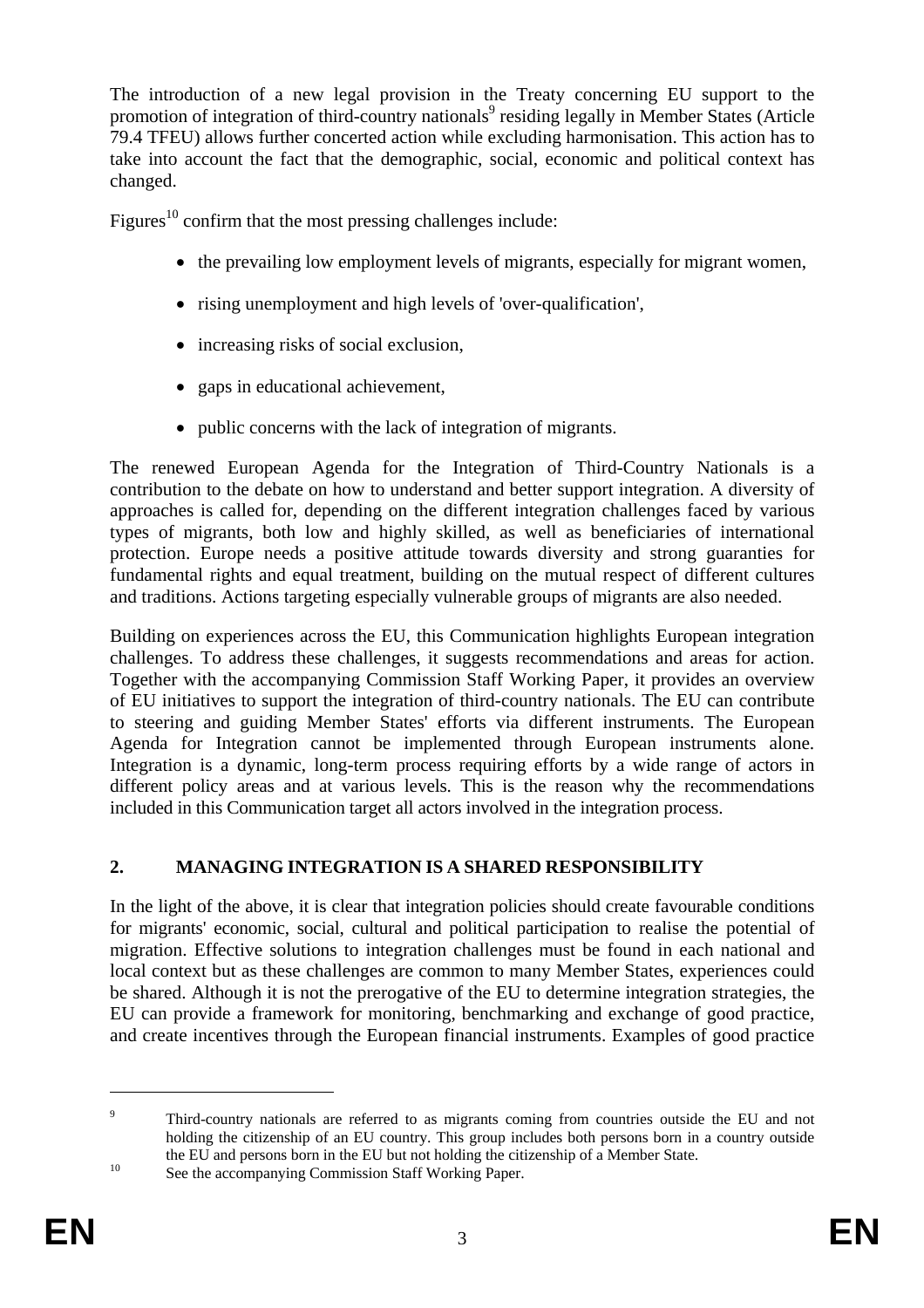and knowledge exchange are presented in the accompanying Commission Staff Working Paper.

Integration is linked to a framework of legislation and policy defined and coordinated at EU  $level<sup>11</sup>$ . Ensuring a legislative framework for equal treatment and granting all migrants a proper level of rights is part of EU action in support of integration. Integration priorities should be fully taken into account in all relevant areas, so as to contribute in a coherent way towards meeting integration challenges as well as other political priorities.

Integration is an ever evolving process, which requires close monitoring, constant efforts, innovative approaches and bold ideas. The solutions are not easy to define but if migrants integrate successfully in the EU, this will represent a significant contribution to the achievement by the EU of the targets it has set in the Europe 2020 Strategy, namely to raise the employment rate to 75% by 2020, to reduce school drop out rates to less than 10%, to increase the share of the population having completed tertiary education and to lift 20 million people out of poverty or social exclusion $12$ .

The proposed actions focus on the following key areas:

### **A. Integration through participation.**

### **B. More action at local level.**

### **C. Involvement of countries of origin.**

### <span id="page-4-0"></span>**A. INTEGRATION THROUGH PARTICIPATION**

Integration is a process that starts on the ground and integration policies should be developed with a genuine 'bottom-up' approach, close to the local level. Such policies include actions such as support for language learning, introductory measures, access to employment, education and vocational training and the fight against discrimination, which all aim at increasing migrants' participation in society.

Integration requires the engagement by the receiving society in accommodating the migrants, respecting their rights and cultures and informing them about their obligations. At the same time, migrants need to show the willingness to integrate and to respect rules and values of the society in which they live.

### **1. The socio-economic contribution of migrants**

### *1.1. Acquiring language knowledge*

It is broadly agreed that the acquisition of language skills is critical for integration. Enhanced language skills lead to improved job opportunities, independence and migrant women participation in the labour market.

Language training, as well as introduction programmes, must be accessible both financially and geographically. It is important to offer different levels of language courses based on

<sup>&</sup>lt;sup>11</sup> An overview of recent EU initiatives supporting the integration of third-country nationals is presented in the accompanying Commission Staff Working Paper.<br>
12 Conclusions of the European Council, 25/26 March 2010, EUCO 7/10, CO EUR 4, CONCL 1.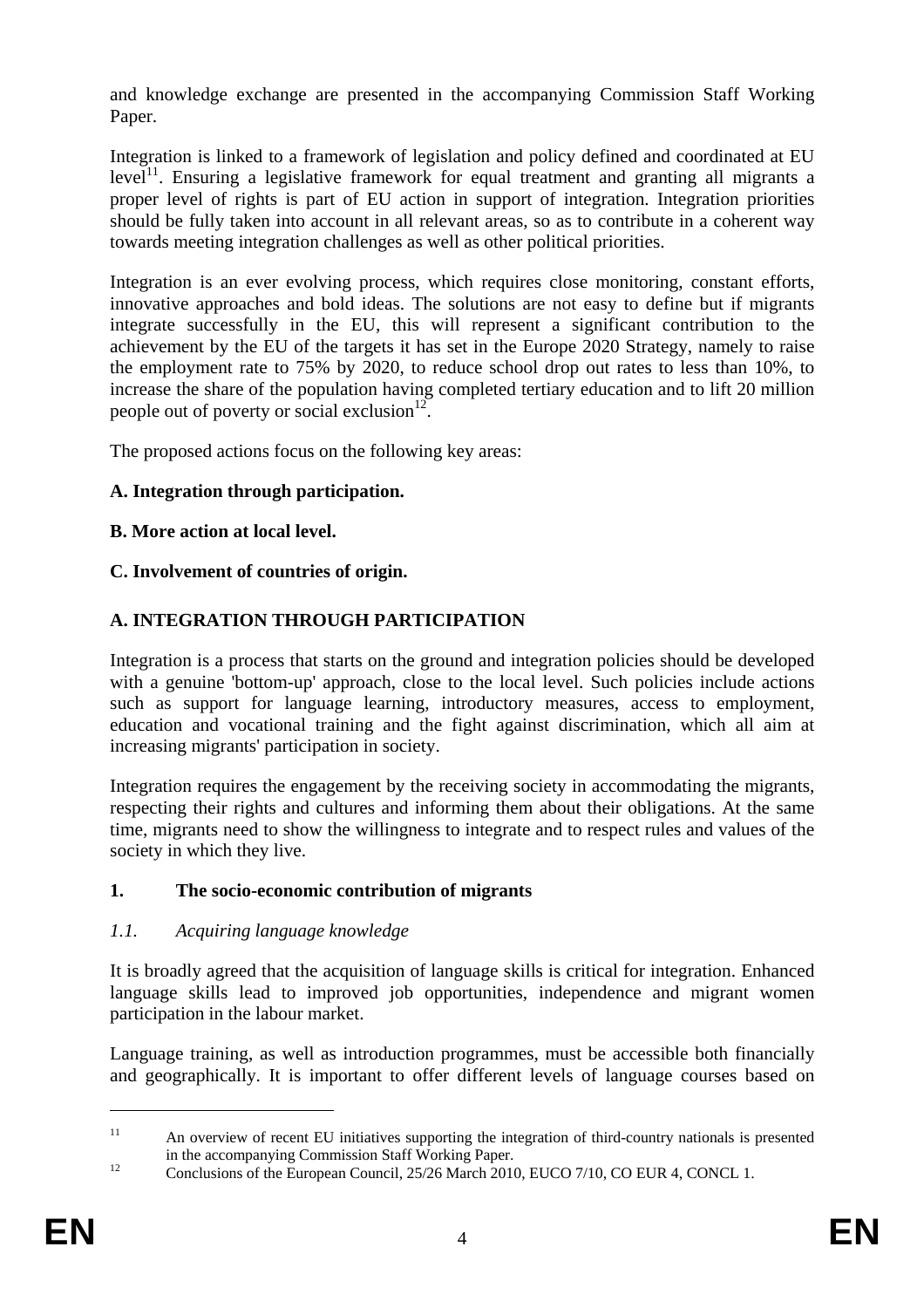participants' knowledge and conditions for learning. It can be relevant to use the Common European Framework of Reference for Languages (CEFR), which is a basis developed by the Council of Europe for mutual recognition of language qualifications, when determining language proficiency levels $^{13}$ .

### *1.2. Participation in the labour market*

In many Member States, there is a considerable gap in employment levels between thirdcountry nationals and EU nationals. In 2010, the employment rate of third-country nationals aged 20-64 was ten percentage points lower than that of the total population in the same agegroup at the EU level<sup>14</sup>. In particular, employment rates of migrant women are substantially lower than both the average employment rate and the employment rates of migrant men<sup>15</sup>. As participating in the labour market is one of the best and most concrete ways to integrate in society, efforts to reduce these gaps must target both labour migrants and migrants who come to the EU in the context of family reunification or as beneficiaries of international protection.

Over-qualification of third-country nationals for their jobs, especially of women<sup>16</sup>, is noticeable in all Member States where data are available. Unemployed migrants or migrants employed in positions for which they are overqualified are an underutilised resource and a waste of human capital. In addtion, this situation can be perceived by the migrants as degrading. Services should be developed with the aim to enable the recognition of qualifications and competences from the country of origin facilitating immigrants' possibilities to take up employment which matches their skills.

A first step would be to enhance our tools for mapping of educational background, previous work experience, comparability of diplomas and qualifications, and identifying the possible need for training.

Secondly, transparency of information on available jobs and the support of public employment services are also important. The role of employers and social partners in promoting diversity and combating discrimination is crucial. The important role of migrants as entrepreneurs and their creativity and innovation capacity should also be reinforced<sup>17</sup>, with the support of authorities with information on the conditions to set up business.

Thirdly, introduction programmes should be organised to support newly arrived migrants' entry into employment and other vital arenas of the receiving societies. Introduction measures can be framed in a contractual agreement to ensure commitment and include obligations and rights on both sides.

<sup>13</sup> See CEFR[, http://www.coe.int/t/dg4/linguistic/cadre\\_en.asp.](http://www.coe.int/t/dg4/linguistic/cadre_en.asp)<br>
14 In 2010, the average employment rate of the total population aged 20-64 was 68.6% (compared to 69.1% in 2009).

<sup>&</sup>lt;sup>15</sup> At the prime-working age, 25-54, the employment rate of female third-country nationals in 2010 was almost 20 percentage points lower than the average employment rate of all women in that age group. Eurostat, EU Labour Force Survey, quarterly data on employment rates by sex, age groups and nationality – comparison of employment rates for nationals and citizens of countries outside the EU-27:

[http://epp.eurostat.ec.europa.eu/portal/page/portal/employment\\_unemployment\\_lfs/data/database.](http://epp.eurostat.ec.europa.eu/portal/page/portal/employment_unemployment_lfs/data/database)<br>
16 Ethnic minority and Roma women in Europe: A case for gender equality? Synthesis report prepared for the European Commission 2009.<br><sup>17</sup> Recent statistics provided by the Chamber of Commerce of the Region Lombardy show that 60% of the

[new enterprises created in the region are founded by migrants, www.lom.camcom.it.](http://www.lom.camcom.it/)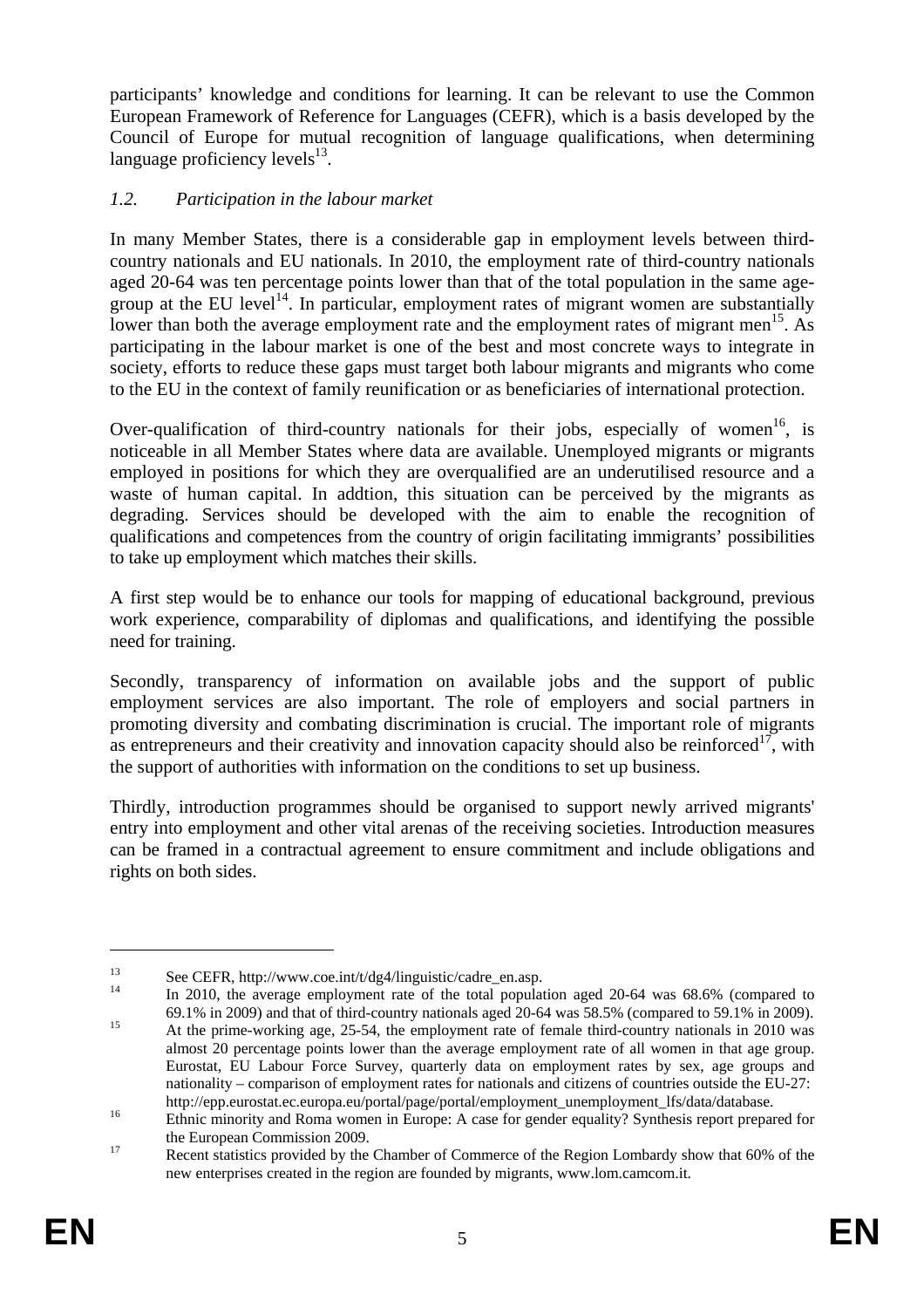### *1.3. Efforts in the education system*

Most EU countries have a growing proportion of students with a migrant background<sup>18</sup>. School systems need to adapt to the increasing diversity of the student body to deliver highquality education for all and to capitalise on the potential of this diversity. In order to facilitate successful learning of the language, measures taken at an early age, starting from the pre-school stage are beneficial.

The average educational level of third-country nationals is below that of EU nationals<sup>19</sup>. Young people with a migrant background are at greater risk of exiting the education and training system without having obtained an upper secondary qualification. Additional efforts are needed to prevent early school leaving among migrant youth $^{20}$ .

Teachers and other staff should receive training for managing diversity. The recruitment of migrants as teachers or in the childcare workforce may also be useful both to encourage learning in classes with a concentration of migrants and as a means of further opening national education systems to other European and non-European cultures. Language classes for parents in connection with their children's schooling guidance, mentoring and tutoring are examples of useful actions. Schools in especially disadvantaged areas with a high concentration of migrant youth could develop specialised programmes, mentoring systems and access to training to have competitive advantages.

### *1.4. Ensuring better living conditions*

Social inclusion measures targeted at migrants should aim to remove possible barriers blocking effective access to social and health services, and fight against poverty and exclusion of the most vulnerable $^{21}$ . The integration of beneficiaries of international protection requires particular attention. They have often had traumatic experiences, which require specific social and psychological care. Policies should, therefore, be designed to minimise isolation of beneficiaries of international protection and restrictions to their rights, and provide for effective language learning, access to accommodation, access to health care in health systems that promote integration and culturally adapted health promotion programmes. Access to vocational training and assistance in seeking employment should also be targeted.

The situation of Roma third-country nationals legally residing in the EU deserves particular attention.

#### *1.5. Better use of EU funding*

A better use of existing EU instruments should therefore support migrants' participation and the implementation of bottom-up integration policies. The European Fund for the Integration of Third-Country Nationals and the European Refugee Fund support measures such as

<sup>&</sup>lt;sup>18</sup> Progress Report, SEC(2011) 526. Across the EU, the share of non-nationals in the age group 6-17 is 5.7%, respectively 7.9% in the age group 18-24. In Germany and Austria over 9% of children aged 6-17 are non-nationals, in Spain and Ireland over 11%, while in Luxembourg over 45% are non-nationals.

<sup>&</sup>lt;sup>19</sup> The EU Labour Force Survey shows that migrants are significantly under-represented at the medium educational level and over-represented to a much greater extent at the lowest educational level. At the same time, the overqualification rate of third-country nationals was 45% in 2009 compared to 29% for EU citizens, http://epp.eurostat.ec.europa.eu/portal/page/portal/employment\_unemployment\_lfs/data/database.<br>
COM(2010) 296; COM(2011) 18.<br>
COM(2010) 758

COM(2010) 758.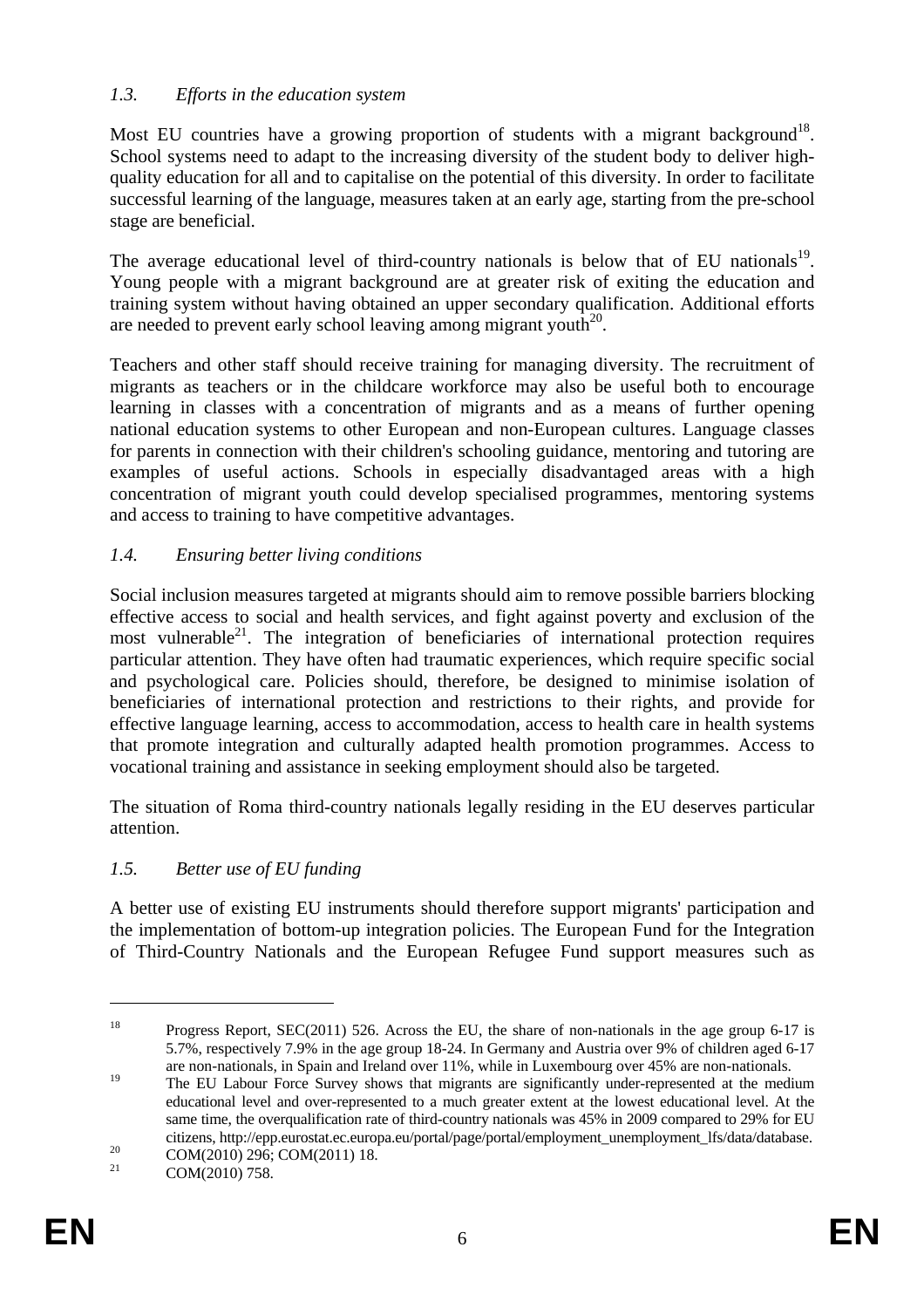reception and introductory schemes, participation in social and civic life and equal access to services. They are complemented by measures to facilitate access to and integration into the labour market funded under the European Social Fund, and the European Regional Development Fund can support a large range of integration measures in the context of regional development.

### *Recommendations*

*Member States should ensure:* 

- *the provision of language courses, reflecting migrants varying needs at different stages of their integration process;*
- *the organisation of introductory programmes for newly arrived migrants, including language and civic orientation courses. These programmes should address the specific needs of migrant women in order to promote their participation in the labour market and strengthen their economic independence;*
- *measures to map and assess the individual's needs and to validate qualifications and professional experiences;*
- *increasing labour market participation of migrants through active labour market policies;*
- *efforts in education systems equipping teachers and school leaders with the skills for managing diversity; recruiting teachers from migrant backgrounds; and participation of migrant children in early childhood education; and*
- *special attention to specific needs of vulnerable groups of migrants.*

*The Commission should support:* 

- *the exchange of practice and policy coordination in the areas of employment, education and social policies; and*
- *a better use of existing EU financial instruments to support migrants' participation.*

### **2. Rights and obligations – achieving equal treatment and a sense of belonging**

The respect of universal values and fundamental human rights is enshrined in the Treaty. Efforts to fight against discrimination and to give migrants instruments to become acquainted with the fundamental values of the EU and its Member States should be strengthened.

Migrants' participation in the democratic process is important for their integration. Obstacles to migrants' political participation in terms of legislative and structural barriers must be overcome to the greatest extent possible. The involvement of migrant representatives, including women, in the drawing up and implementation of integration policies and programmes should be enhanced.

Outreach programmes and work placements can help to build capacity within migrant organisations and encourage and support the participation of these organisations at the local level, such as school boards, housing administration etc.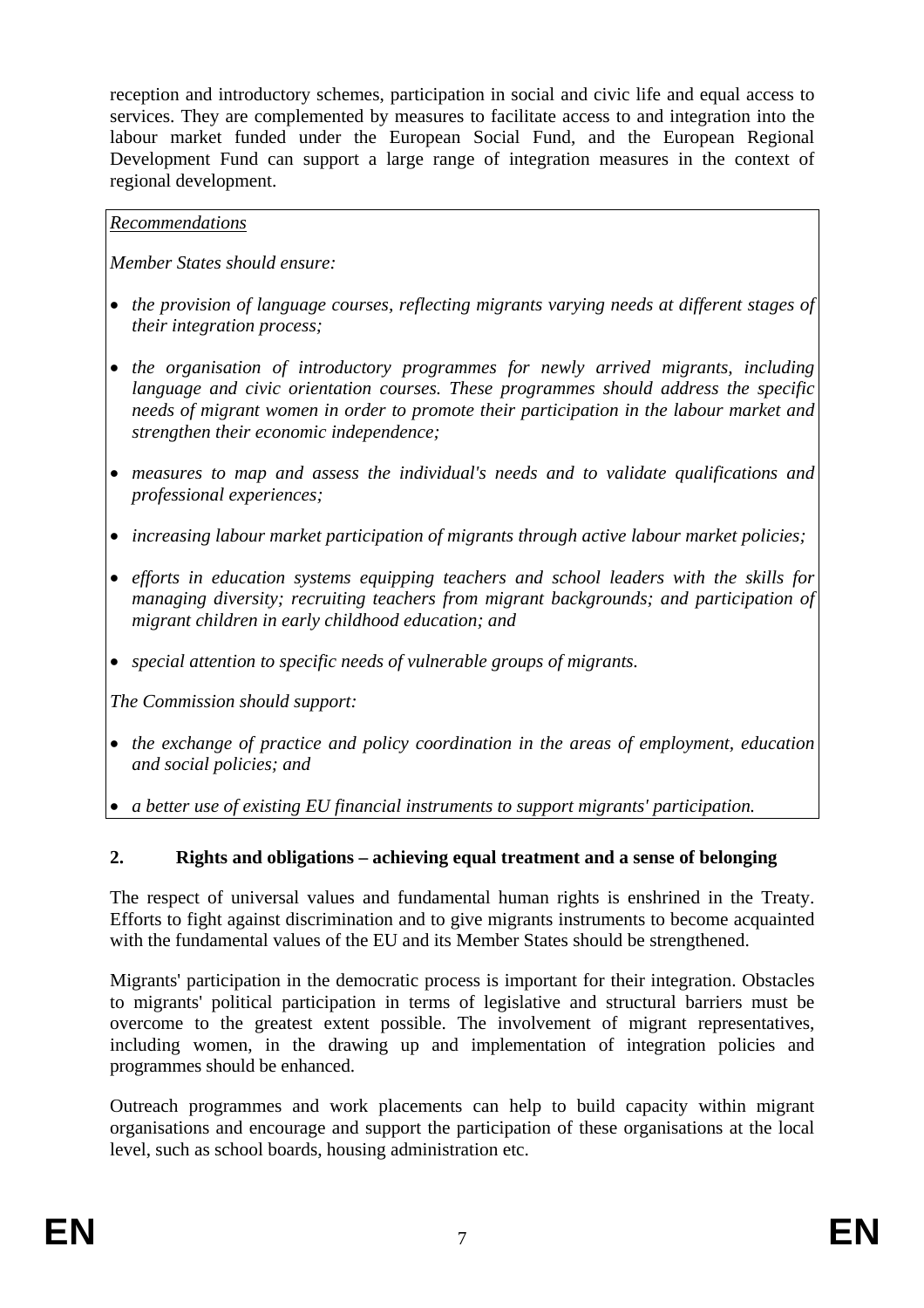Measures to enhance democratic participation could include training and mentors, granting migrants access to voting rights in local elections, creating local, regional and national consultative bodies, encouraging entrepreneurship, creativity and innovation<sup>22</sup>.

*Recommendations*

*Member States should ensure:* 

- *measures to implement in practice the principle of equal treatment and to prevent institutional as well as every-day discrimination; and*
- *efforts to remove obstacles to migrants' political participation. The involvement of migrant representatives in the drawing up of and implementation of integration policies and programmes should be further enhanced.*

*The Commission should ensure:* 

• *the full and correct implementation of existing directives on non-discrimination and in the area of legal migration.* 

# <span id="page-8-0"></span>**B. MORE ACTION AT LOCAL LEVEL**

Integration policies should be formulated and implemented with the active involvement of local authorities. Local authorities are responsible for a wide range of services and activities and they play an important role in shaping the interaction between migrants and the receiving society.

# **1. Addressing especially disadvantaged urban areas**

Many migrants settle in urban areas and face particular integration challenges there. Integration policies must specifically address the challenges of deprived neighbourhoods in order to allow urban areas to stimulate economic and cultural activity and contribute to social cohesion. Contracts or other agreements between national, regional and local authorities have been successfully developed in several Member States to support urban development. Involving representatives of local organisations and inhabitants in such agreements is fundamental. Effective integration also requires supportive measures to ensure social infrastructures and urban regeneration, based on an integrated approach in order to avoid segregation.

# **2. Improvement of multi-level cooperation**

Even if integration measures are mainly for local authorities, close cooperation between the different levels of governance is important to coordinate the provision, financing and evaluation of services. Effective integration can only be realised in partnership between the whole range of stakeholders such as the European institutions, Member States and national, regional and local actors. The EU can provide a framework for monitoring, benchmarking and for the exchange of good practice among the various governance levels, as well as creating incentives promoting good local and regional models.

<u>.</u>

<sup>&</sup>lt;sup>22</sup> Summary report of the fourth meeting of the European Integration Forum,  $6-7$  December 2010, [http://ec.europa.eu/ewsi/UDRW/images/items/static\\_38\\_812142537.pdf.](http://ec.europa.eu/ewsi/UDRW/images/items/static_38_812142537.pdf)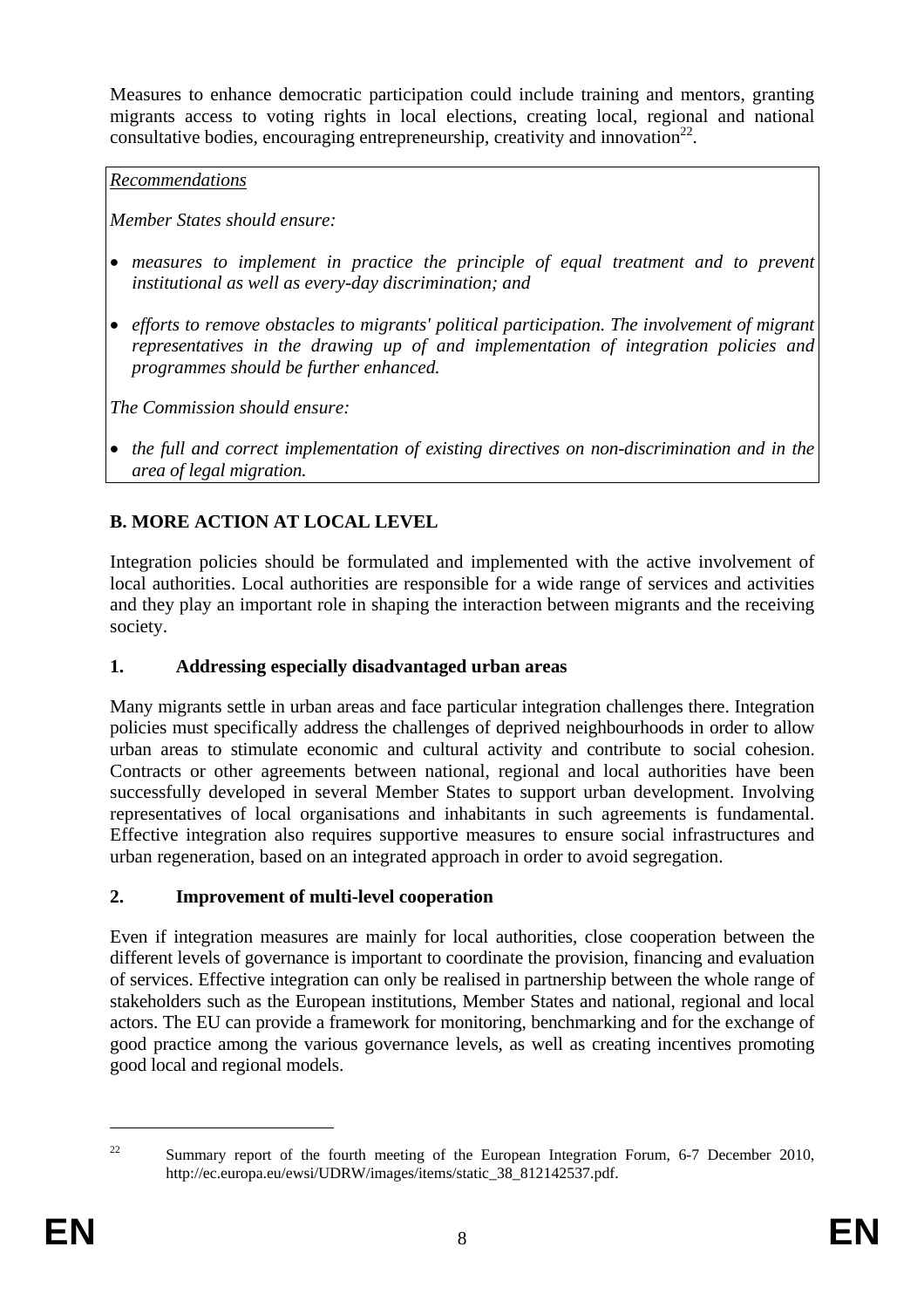'Territorial pacts' between relevant stakeholders at different levels should provide all participants the necessary flexibility of means to achieve certain policy goals, while providing the possibility to streamline policy instruments and funding channels and procedures. In this regard, the Committee of the Regions could have a role to play.

#### *Examples:*

The *INTI-Cities* project was built to assess local integration policies, practices and governance arrangements based on a benchmark and was successfully tested in the municipalities of Helsinki, Rotterdam, Malmö, Düsseldorf, Genoa and Lyon. Moreover, the *DIVE* project was developed to evaluate how municipalities use diversity and equality principles when acting as employers, buyers of goods and services, policy-makers and service-providers. The DIVE benchmark was applied on the ground in Amsterdam, Leeds, Berlin and Rome. Cities participating in DIVE committed to a Charter on Integrating Cities<sup>23</sup>.

The Region of Valencia has a legal framework providing for the active cooperation between a range of actors for the integration of newcomers. In addition, a 'Pact for Immigration' has been signed between the regional government, trade unions and the employers' association to manage diversity in the workplace and encourage the active participation of migrant workers, and a 'Local Pact for Integration' brings together public authorities from the local, provincial and regional level to boost cooperation and ensure coherence of the actions developed in different areas to support integration.

### **3. EU financial support to local action**

The European Fund for the Integration of third-country nationals has proven valuable in supporting Member States' efforts to enable third-country nationals to fulfil the conditions of residence and to facilitate their integration<sup>24</sup>. For the next multiannual financial framework, the Commission proposes to simplify the structure of the expenditure instruments by reducing the number of programmes to a two pillar structure, including a Migration and Asylum Fund<sup>25</sup>. One component will be actions supporting the integration of third-country nationals. The funding will also have an external dimension covering action in both the EU and third countries.

The focus of future EU funding on integration should be on a local, more targeted approach, in support of consistent strategies specifically designed to promote integration at local level. These strategies would be implemented mainly by local or regional authorities and non-state actors taking into account their particular situation. Results would be measured in terms of their contribution to the overall objective of enhanced participation, on the basis of 1) an increased employment rate; 2) a higher level of education; 3) better social inclusion; and 4) active citizenship.

#### *Recommendations*

*Member States should ensure:* 

• *comprehensive integration strategies designed and implemented with the effective involvement of all local and regional stakeholders with a 'bottom-up' approach.* 

<u>.</u>

<sup>&</sup>lt;sup>23</sup> See the Integrating Cities website, http://www.integratingcities.eu.

<sup>24</sup> Council Decision of 25 June 2007 establishing the European Fund for the Integration of third-country nationals for the period 2007 to 2013 as part of the General programme Solidarity and Management of Migration Flows (2007/435/EC). An amount of 825 Million Euro is available for the whole period.<br>COM(2011) 500 final.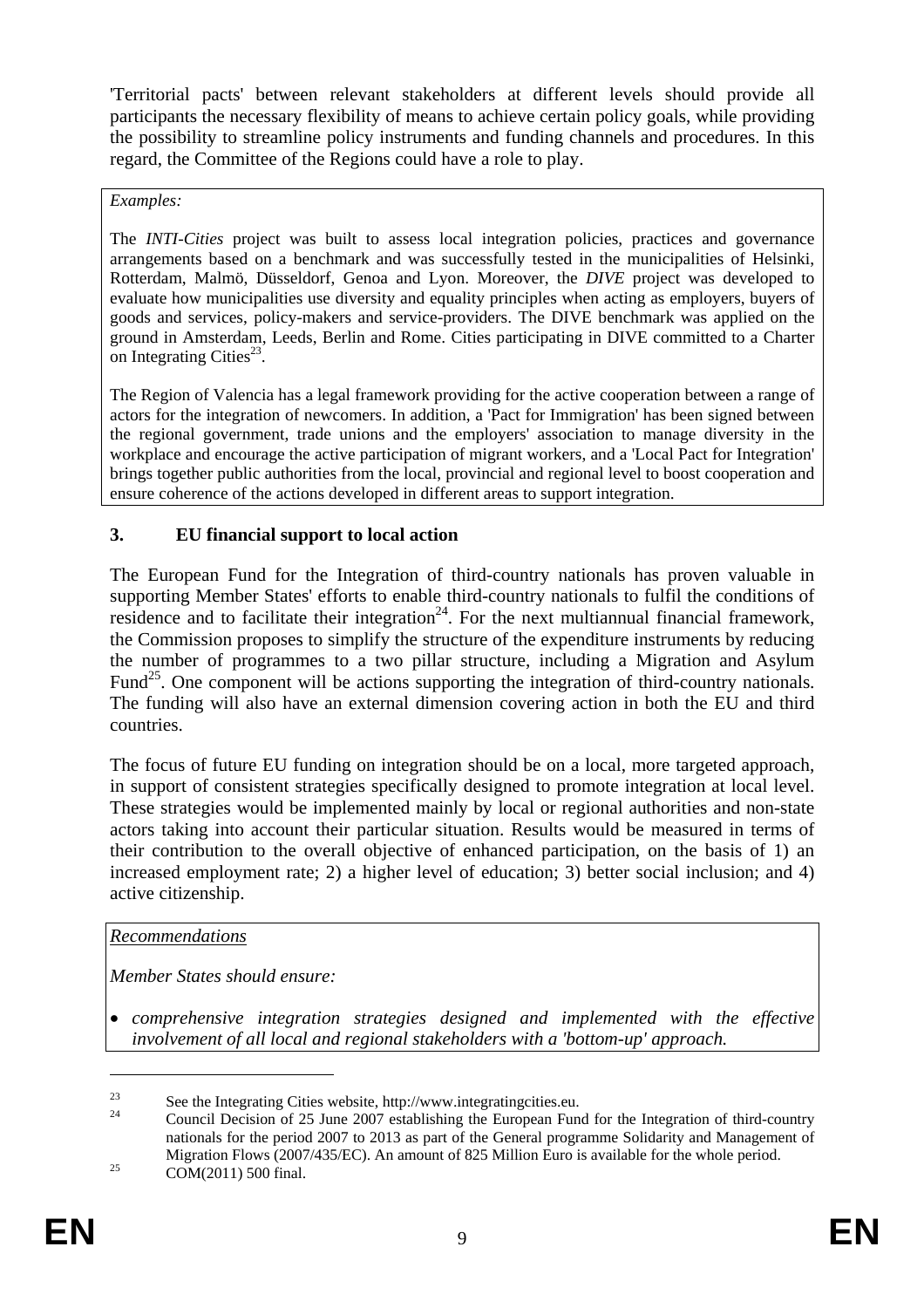*Actors at all levels of governance should support:* 

• *'Territorial pacts', as a framework for cooperation between relevant stakeholders at different levels, to be developed for designing and implementing integration policies.* 

*The Commission should support:* 

- *the involvement of local and regional actors in the definition of integration policies within the framework of EU programmes, through a strategic partnership with the Committee of the Regions and European networks of cities and regions; and*
- *a higher degree of coordinated programming of existing EU financial instruments to target local action. This should be done through the use of the European Fund for the Integration of third-country nationals, the European Refugee Fund, the European Social Fund and the European Regional Development Fund.*

# <span id="page-10-0"></span>**C. INVOLVEMENT OF COUNTRIES OF ORIGIN**

Countries of origin can have a role to play in support of the integration process in three ways: 1) to prepare the integration already before the migrants' departure; 2) to support the migrants while in the EU, e.g. through support via the Embassies; 3) to prepare the migrant's temporary or definitive return with acquired experience and knowledge.

## **1. Pre-departure measures in support of integration**

Countries of origin could help migrants with pre-departure information for example on the required visas and work permits but also with language tuition or by offering vocational training to reinforce their skills. To this end, support to third countries on pre-departure measures should be given and also to improving methods for the recognition of migrants' qualifications and skills.

To assist people who want to migrate to the EU to access the necessary information on the application procedures, the Commission will launch the 'EU Immigration Portal' later this year.

### **2. Beneficial contacts between diaspora communities and their countries of origin**

Remittances as well as the transfer of skills, innovation and knowledge may favour sustainable investments and the development of the countries of origin.

The promotion of transnational entrepreneurship through a more dynamic strategy will favour entrepreneurs operating in both EU Member States and in partner countries. Such enterprises can create employment in the countries of origin and bring benefits both in terms of integration of migrants and increased trade between countries.

# **3. Circular migration and development in countries of origin**

Temporary and circular migrants should be supported by a rights-based framework that can ensure a clear legal status and facilitate mobility. Mobility partnerships with partner countries could be a suitable framework for promoting initiatives on integration in EU Member States that also benefit the countries of origin. Positive political messages from both sides could help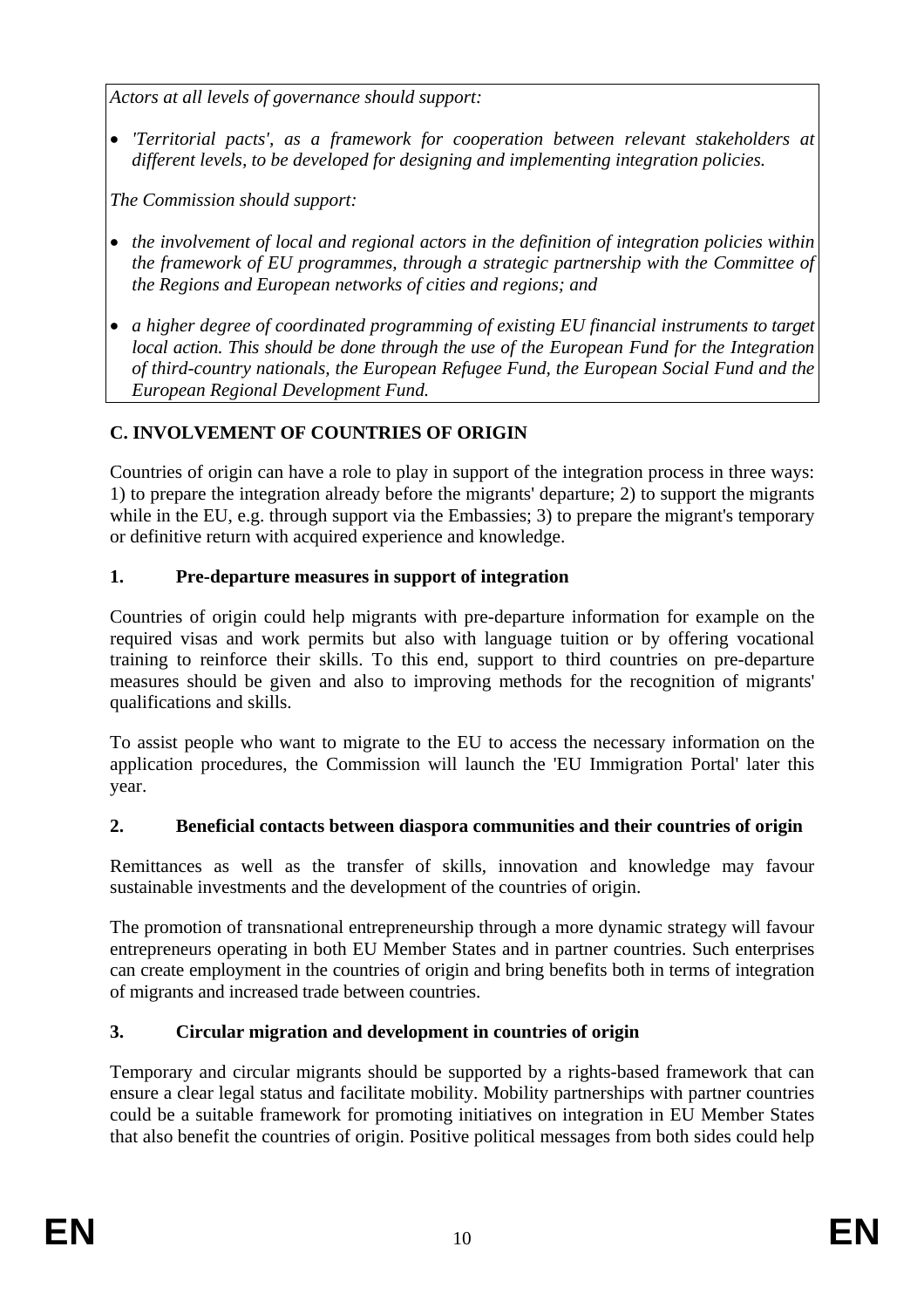creating a more favourable environment for integration but also for temporary and circular migration.

### *Recommendations*

*Member States and countries of origin should ensure:* 

• *pre-departure support to migrants in order to facilitate integration to be part of the dialogue and cooperation frameworks between the EU and partner countries. A key element in this regard is to improve methods for recognition of the migrant's qualifications and skills.* 

## <span id="page-11-0"></span>**3. THE WAY FORWARD**

Managing integration is crucial for realising the full potential of migration, both for the migrants and the EU. Effective integration policies are fundamental to reconcile economic growth with social cohesion and to deal with increasingly diverse European societies. This process requires a structured and informed debate. Coherent strategies are needed in order to achieve better participation of migrants in the societies in which they live.

### **3.1. Enhanced cooperation, consultation and coordination**

Integration challenges will need to be met in partnership between national governments, regional and local authorities, while ensuring dialogue with relevant stakeholders at all levels of governance. Stronger cooperation with the countries of origin is also needed. The approach of a 'three-way process' between migrants, receiving societies and countries of origin could be strengthened. The EU should provide the necessary support to this process.

The Commission plays an important role in bringing together relevant actors in dialogue on the main integration challenges. Exchange of knowledge and good practice between Member States takes place in the network of National Contact Points on Integration, which could be further developed through targeted meetings and benchmarking exercises. Coordination and monitoring of policy developments within existing policy frameworks among the EU institutions, and in close cooperation with the Member States, can contribute to more efficient and effective integration policies.

Civil society representatives from Member States and EU level meet in the European Integration Forum set up by the Commission in cooperation with the European Economic and Social Committee. Consultative processes should be further strengthened with strategic meetings, for example with the Committee of the Regions and cities' associations. The Forum could be supported by national, regional or local forums. The European Web Site on Integration gathers important information from various categories of stakeholders and it provides an interactive tool for exchanging information to be further developed through online profiles.

# **3.2. Developing a flexible European toolbox**

In order to reinforce coordination and knowledge exchange, a flexible European toolbox is being developed, allowing authorities in Member States to choose the measures which are most likely to prove effective in their context. So-called 'European modules' are being designed to support policies and practices. The modules build on the experiences of Member States and